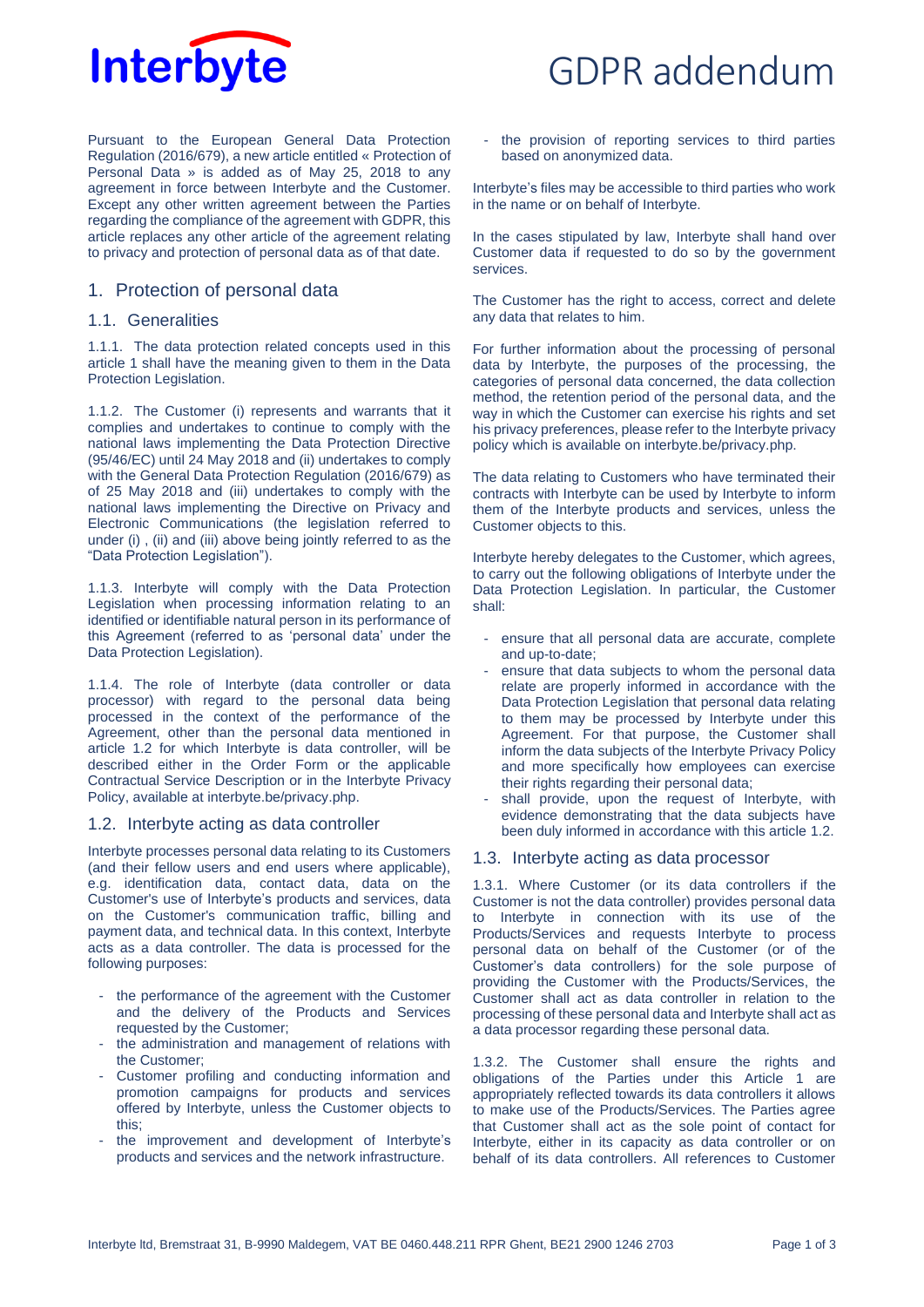

rights and obligations under this Article [1](#page-0-0) shall be deemed to include the respective data controllers of the Customer to the extent applicable.

The personal data made available by the Customer might relate to the following types of data subjects: its own customers, employees, workers, agents, representatives, consultants or other third parties.

The personal data might include the following categories of data:

- identification information, contact details;
- preferences with regard to direct marketing;
- invoice and billing data:
- data related to the usage of the Products/Services under this Agreement;
- any other type of personal data identified in the Agreement.

With regard to these personal data of the Customer (or its data controllers) will have the rights and obligations a data controller as set out in the Data Protection Legislation.

1.3.3. Interbyte shall process or transfer the personal data in accordance with Customer's documented instructions, unless Interbyte is required to otherwise process or transfer the personal data under the laws of the European Union or one of its Member States. Where such a requirement is placed on Interbyte, Interbyte shall provide prior notice to the Customer, unless the law prohibits such notice on important grounds of public interest. The Agreement, including this article, is the Customer's complete instruction to Interbyte in this respect. All additional or alternative instructions must be agreed upon in writing by the Parties.

1.3.4. Interbyte shall treat the personal data as strictly confidential and ensure that any natural person acting under its authority who has access to the personal data (i) commits himself/herself to confidentiality or is under an appropriate statutory obligation of confidentiality and (ii) does not process the personal data except on instructions from the Customer, unless he/she is required to otherwise process or transfer the personal data under the laws of the European Union or one of its Member States.

1.3.5. Irrespective of where Interbyte receives or holds the personal data, Interbyte shall take the technical and organizational measures agreed in this Agreement to ensure a level of security appropriate to the risks that are presented by the processing (in particular risks from accidental or unlawful destruction, loss, alteration, unauthorized disclosure, use or access and against all other unlawful forms of processing) and taking into account the state of the art, the costs of implementation and the nature of the personal data and the potential risks.

1.3.6. If Interbyte detects a personal data breach affecting the personal data in the framework of the performance of the Agreement, Interbyte shall inform the Customer about the breach without undue delay.

1.3.7. At the request of the Customer and taking into account the nature of the processing as well as the information available to Interbyte, Interbyte shall provide insofar as possible reasonable assistance to the Customer in:

- dealing with requests from data subjects exercising their data subject rights under the Data Protection Legislation;
- implementing technical and organisational security measures to comply with the Customer's obligation of security of the personal data processing,
- notifying personal data breaches affecting the personal data to the supervisory authority and to the data subject, as the case may be; and
- conducting data protection impact assessments and consult the supervisory authority in such context.

Interbyte reserves the right to claim a reasonable compensation for this assistance.

1.3.8. At the request of the Customer, Interbyte shall provide all information necessary to demonstrate compliance with this article [1.3](#page-0-2) as well as to contribute reasonable demands for audits conducted by the Customer or another independent auditor mandated by the Customer. Advance notice of at least 60 (sixty) Calendar days is required, unless applicable Data Protection Law requires earlier audit. In case of an audit, Customer will bear its own expense and the cost of Interbyte's internal resources required to conduct the audit. Audits will be limited to data privacy aspects and to a maximum of 3 Business days and will only be allowed during Business Hours without impact on the Interbyte business. Interbyte and the Customer agree to limit the audits to a strict minimum and with a maximum of once every 2 year, unless serious reasons for an earlier audit would exist or if a data protection authority would require so. Certifications and existing audit reports will be used to avoid audits. If any audit reveals that Interbyte is, or that the Products/Services are, not in compliance with the provisions of this Agreement and/or Data Protection Legislation, the exclusive remedy of the Customer, and the exclusive obligation of Interbyte shall be that: (i) the Parties will discuss such finding, and (ii) Interbyte shall take, at its own cost, all corrective actions, including any temporary workarounds, it deems necessary to comply with the provisions of this and/or Data Protection Legislation. Interbyte may charge the Customer for any corrective actions if the corrective actions were required due to changes of Data Protection Legislation.

1.3.9. The Customer hereby provides a general written authorisation to Interbyte to engage subcontractors for the processing of the personal data (i) to the extent necessary to fulfil its contractual obligations under the Agreement and (ii) as long as Interbyte remains responsible for any acts or omissions of its subcontractors in the same manner as for its own acts and omissions hereunder. Interbyte shall inform the Customer of any intended addition or replacement of other processors, giving the Customer the opportunity to object to such changes. If the Customer has a legitimate reason for objection that relates to the processing of personal data, Interbyte may not be in a position to continue to provide the Service to the Customer and shall in such case be entitled to terminate this Agreement. Where Interbyte engages another processor